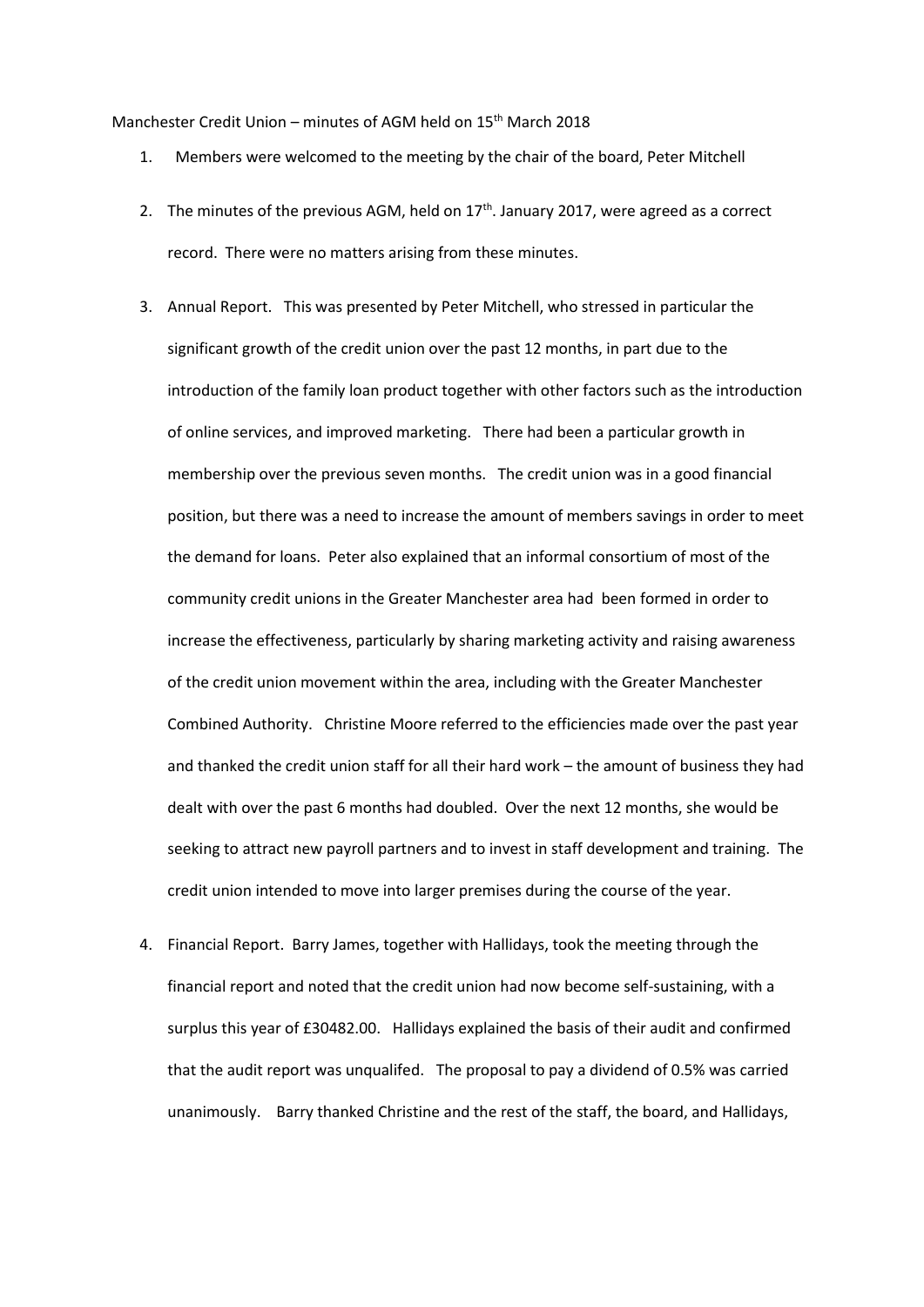for their efforts over the past year. In answer to a question, Christine undertook that the possibility of abolishing the membership fee would be looked at.

- 5. Rule Change. Paul Jones explained the reasons for the proposed rule changes, which had been informally discussed with the regulator, who had raised no concerns. In response to a question, it was confirmed that the ratification referred to in the proposed new rule 106 would only take place once (not annually.) The following changes were agreed by the meeting (with one abstention):
	- 1. Rule 106, after the words 'the CEO and any other senior manager of the credit union may be appointed ex officio as an executive director of the credit union' add the words 'such appointments are subject to ratification by members at the next AGM following the appointment.'
	- 2. Rule 114. After the words 'unless a quorum is present' add the words 'A majority of the number of directors in office at any time shall constitute a quorum, provided that executive directors are not in the majority at that time.'
	- 3. Rule 117. After the words 'the chairperson or in their absence the vicechairperson shall preside at meetings of the board of directors' add the words 'An executive director is not eligible to be the chairperson or the vicechairperson.'

## 6. Appointment of Officers

- a. The appointment of Christine Moore as executive director was ratified unanimously
- b. It was noted that Ciara Davies and Paul Jones were at the end of their terms of office. Paul was not seeking reelection to the board but had agreed to be the independent chair of the Audit and Risk Committee. Ciara Davies, Rachel Rosewell